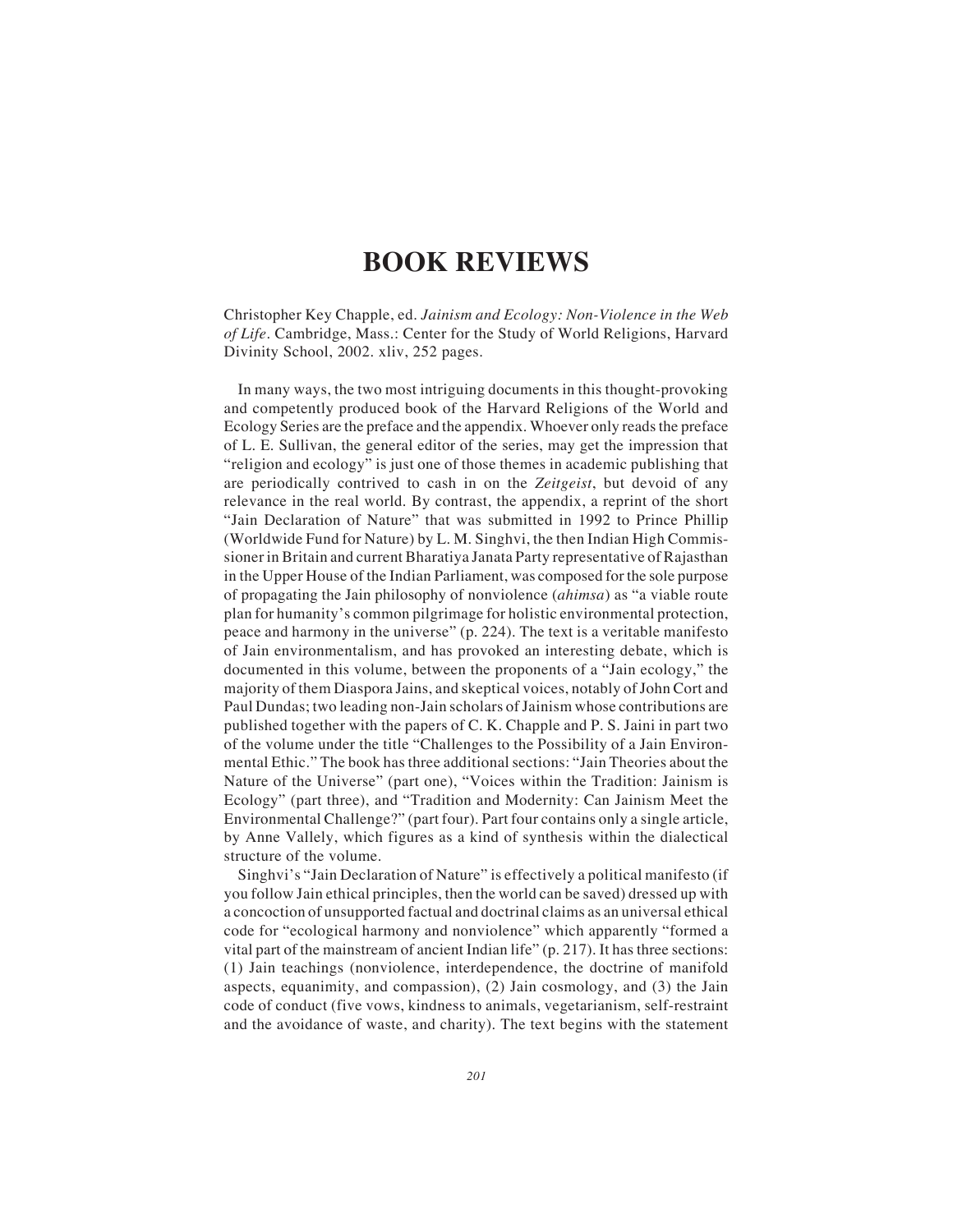*202 ENVIRONMENTAL ETHICS Vol. 27*

that the ecological philosophy of Jainism "has always been central to its ethics, art, literature, economics and politics" (p. 217). The author then posits that this orientation continues to shape the life of the "ten million Jains estimated to live in modern India" (p. 216; census figures for 1991 suggest 3.4 million); that the Jain principle of *ahimsa* (nonviolence) informed "Gandhi's civil disobedience" (p. 218; most Jains reject hunger strikes as a form of violence). These claims are followed by citations of the authoritative words of the prophet Mahavira ("he said"; none of his words have been transmitted verbatim), and personal claims such as: "Ancient Jain texts explain that violence (*himsa*) is not defined by actual harm, for this may be unintentional" (p. 219; the oldest texts emphasize the exact opposite). Throughout the text, the author talks about "the" Jains, although the doctrine of *jiva-daya*, or pro-active protection of all living beings, is rejected by orthodox anti-interventionist Jain traditions (p. 220). Singhvi concludes that the code of the five basic principles of conduct (*mahavrata*) for the path of salvation of the homeless world-renouncing Jain ascetic "is profoundly ecological in its secular thrust and its practical consequences" (p. 223), but hastens to add that the word *ecology* comes from the Greek word *oikos*, or home, the meaning of which the ancient Jain scriptures (read: a disputed passage of the Tattvartha-Sutra) expanded to all aspects of nature: "Life is viewed as a gift of togetherness, accommodation and assistance" (p. 219). One can only speculate why this tract is celebrated by many Jains as one of Jainism's most significant contributions of recent times. Its message has been echoed unanimously by the three Jain activists which contributed to part three of the book: Sadhvi Shilapi ("The Environmental and Ecological Teachings of Tirthankara Mahavira"), Bhagachandra Jain "Bhaskar" ("Ecology and Spirituality in the Jain Tradition"), and Satish Kumar ("Jain Ecology"). None of these articles adds anything new. In fact, they "fit more within the genre of a sermon than an academic paper," as Chapple notes in his lucid introduction to the volume (p. xl).

In his article "Green Jainism? Notes and Queries toward a Possible Jain Environmental Ethic," John Cort articulates the antithesis of Singhvi's questionable propositions: "To put it boldly, as of the early 2000s there is no Jain environmental ethic per se. Statements that Jainism is an inherently environmental religious tradition or that Jainism has always 'enthroned the philosophy of ecological harmony' [Singhvi] are largely untrue as statements about history, and I would argue that such misstatements will hinder more than help in the development of a Jain environmental ethic" (p. 65). Cort states the obvious when he writes that "Jains on the whole are an aggressively accumulating community, while the value of non-possession (*aparigraha*) is at the center of the stated ideals" (p. 80). Contemporary Jains have indeed, after initial hesitation, embraced industrialization wholeheartedly and recent attempts of Jain modernists to import the Western ecological agenda have only created more practical dilemmas, such as the reforestation of the sacred Satrunjaya hill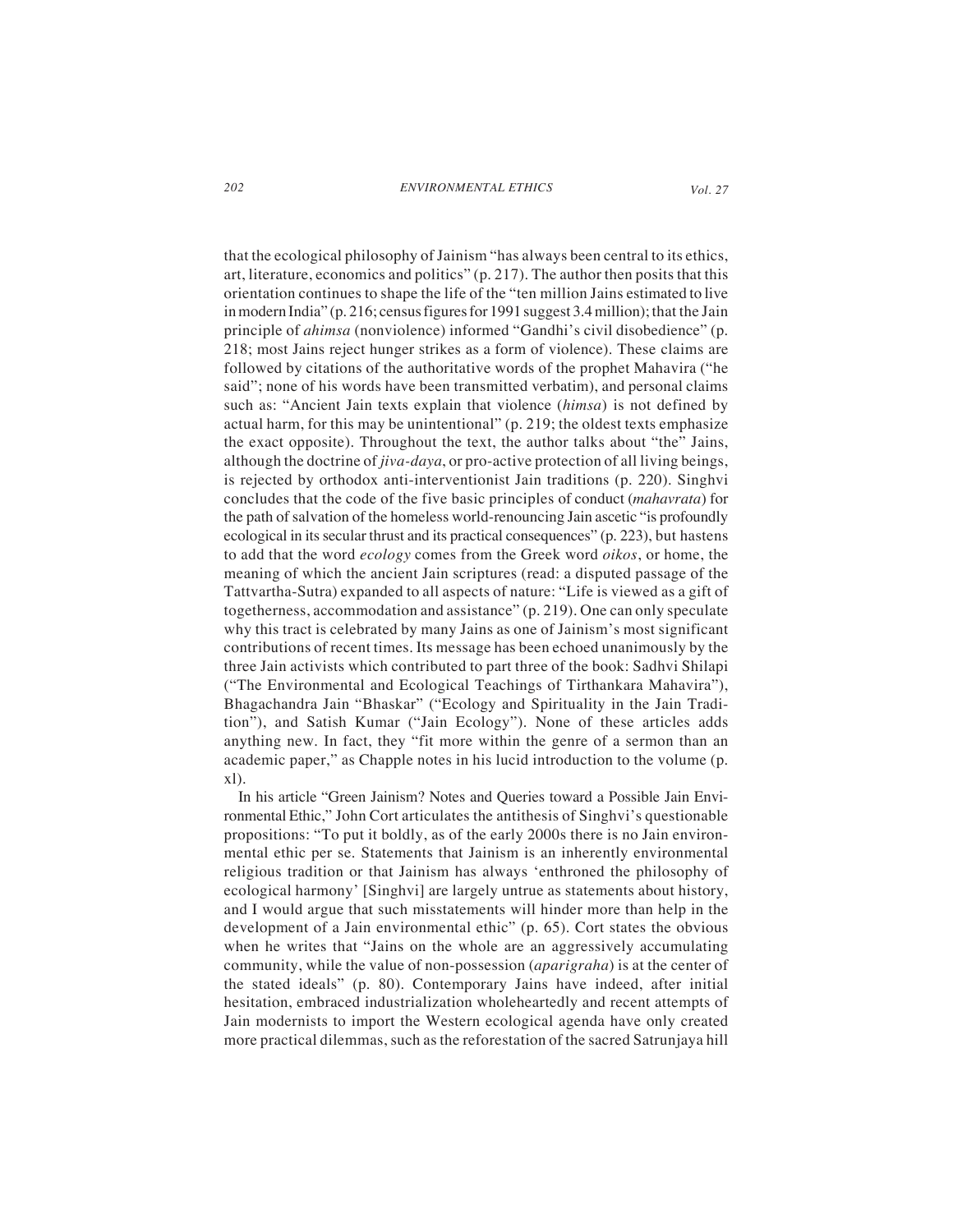## *Summer 2005 BOOK REVIEWS 203*

in Gujarat at the expense of poor local herdsmen who were excluded from the area with the help of the state authorities. Cort asks the question whether the Jain laity could find other ways not to "monopolize resources for themselves and externalize the social and environmental cost onto the poor" (p. 79). In his view, a future Jain environmental ethic can only be developed through the rationalization of the "lived environmental ethic" (pp. 66, 84), which is implicit in the practices and habits of the "Jains in the world" (to quote the title of his last book which strives to lay out the required hermeneutical methods), since the universalistic renunciatory "ideology" of the Jain path of liberation rejects interventionism in worldly affairs altogether (on p. 74 Cort opines that the Jain doctrine of *anumodana*, or mental approval of the actions of other's, implies an interventionist agenda). The rest of the article offers richly annotated practical suggestions for Jains how such an ethical framework could be developed after all, e.g., by exploring: the Indic equivalents of the word *nature*, local "sociobiological" contexts and sectarian attitudes toward the environment, relevant Jain narratives, Jain biology, creative responses to ethical dilemmas, and developing environmental rituals, etc. It is hard to see, however, what this alternative scheme would add to the scripted medieval codes of conduct for the Jain laity, which inform most "Jain" aspects of local life.

Paul Dundas' critique "The Limits of a Jain Environmental Ethic" contains a philological point-by-point refutation of some of Singhvi's claims to historical and moral precedence of Jainism as the world's first environmentalist doctrine ("trivialization of Jainism into strings of platitudes" [p. 99]). After reiterating the fact that nature as such has "no autonomous value for Jainism" (p. 97), he focuses on the defeatist ecological implications of the "teleology of decline" in classical Jain universal history, and on the Jain critique of the "elephant ascetics" (*hastitapasa*), who in order to save other living beings killed and ate only a single elephant per year, in canonical Jain texts and commentaries which point out the number of microorganisms that are cooked together with the elephant meat in contrast to the total nonviolence of Jain ascetics who live only on food cooked by others (pp. 99–101). He then moves on to an interesting mediaeval text by Ratnasekhara Suri on the "Purity of Business Activity," which contains no second thoughts about the environment; and finally to the seventeenth-century Jain monk Yasovijaya's defense of the "necessary" acts of injury to both the living earth and the creatures that live in it during the digging of foundations of Jain temples, wells etc.: "even in activity relating to religion, a little evil caused by violence can be approved" (cited, p. 110). In summing up, Dundas expresses his uneasiness with the "modern, ultimately secular, Western-derived agenda" of the new Jain ecology (p. 111): "Contemporary environmentalism seems to me to be a particular issue into which Indian religious traditions are co-opted somewhat uneasily if their own often highly ambivalent presuppositions about nature and the world are not fully taken into account" (ibid.).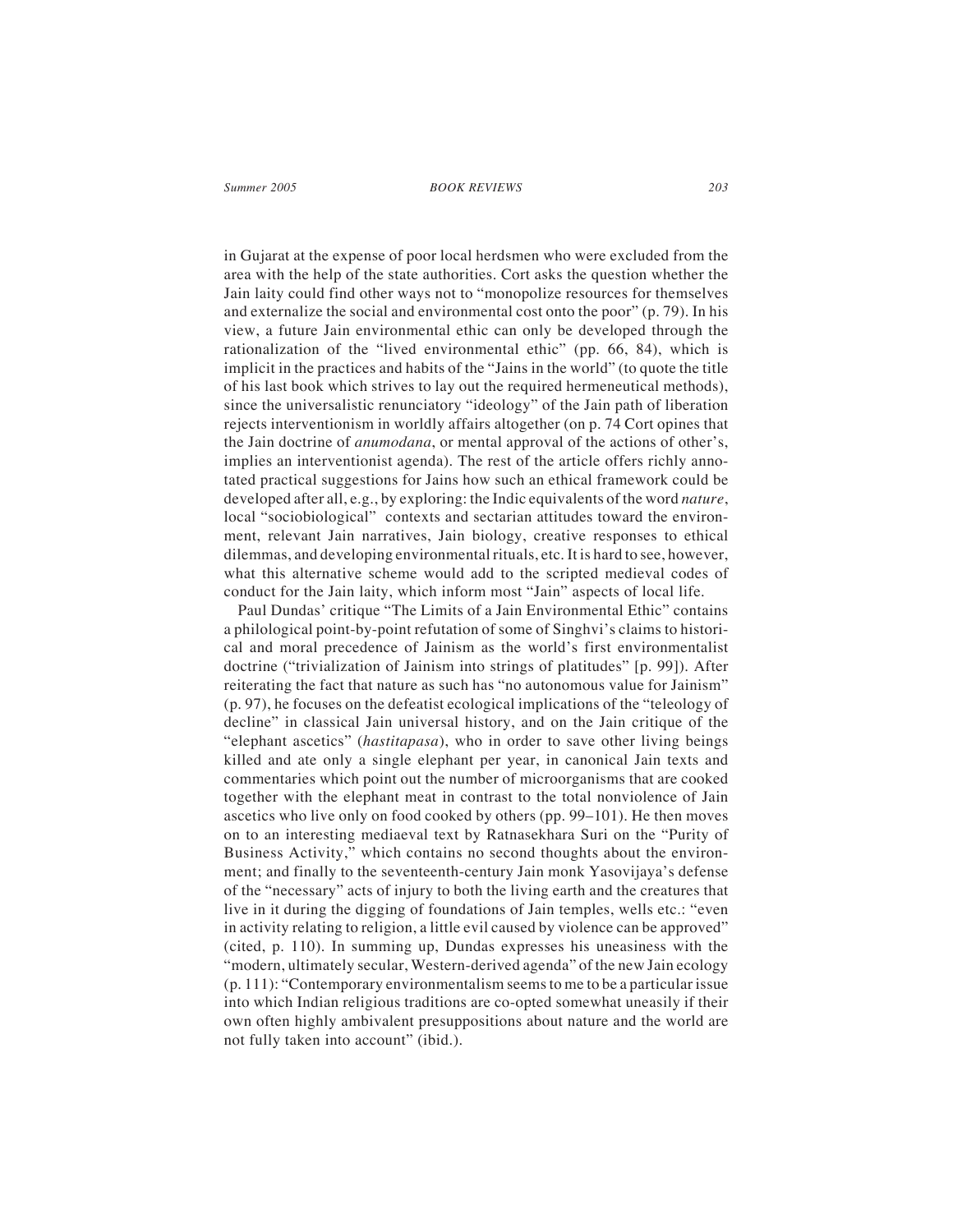## *204 ENVIRONMENTAL ETHICS Vol. 27*

The contributions of Chapple, "The Living Earth of Jainism and the New Story: Rediscovering and Reclaiming a Functional Cosmology," and of Padmanabh S. Jaini, "Ecology, Economics, and Development in Jainism," are not really a challenge to the new Jain environmentalism, and could have been shifted into any of the other sections of the book. Chapple also highlights the point that "environmental activism at best could earn a second place in the practice of the Jain faith . . . ancillary to the goal of final liberation" (p. 137). But the bulk of his article is dedicated to outlining "parallels" between the concept of the "living world" in Jainism, which interprets the elements of water, fire, etc. as life forms, and to "vitalistic" interpretations of the cosmos by contemporary scientists such as Brian Swimme, Thomas Berry, and David Abram. P. S. Jaini, a renowned Jain philologist, does not directly address ecological issues. He points to the historical fact that "Military service is a permissible occupation for a Jain layman [but not for a monk] . . . as a last resort in guarding the interests of one's prosperity, honor, family, community, or nation. Thus Jains are not total pacifists" (p. 145). The rest of his article recalls the mediaeval blueprints for nonviolent forms of business in a text-dogmatic fashion ("Jains have been able to achieve for themselves a measure of wealth and prosperity, while at the same time contributing to the well-being of society at large" [p. 147]), and praises Singhvi's "Declaration" (p. 149), and Acarya Mahaprajna's book on the economy of Mahavir*.*

Nathmal Tatia, another acclaimed philologist, has chosen a similar impressionistic approach. He ends his article "The Jain Worldview and Ecology" with a self-created list of eight commandments, or "Jain guidelines to meet the ecological crisis," which echoes Acarya Tulsi's (1914–1997) well-known modern list of small vows (*anuvrata*), which is not mentioned. The most specific commandment is number four: "Do not make the accumulation of wealth an aim of your life. Live simply and share time, energy, and material resources with those who are in need" (p. 15). Tatia's article has been lumped together under the heading "Theories about the Nature of the Universe" with John M. Koller's article "Jain Ecological Perspectives," which elaborates the idea that the Jain principles of *anekanta-vada*, or "nonabsolutism" (p. 20) and *ahimsa* together can form "an effective basis for ecological thought" (p. 32), and with Kristi L. Wiley's important article "The Nature of Nature: Jain Perspectives on the Natural World." Wiley is the only contributor, apart from Dundas, who takes the constraints of the *karma* theory for a "Jain" ecological theory serious and who discusses the unbridgeable contrast between the classical individualcentered Jain ethic and the holistic or "ecocentric" versions of modern ecological theory (p. 38). She investigates in great detail the issue of causing harm to "one-sensed living beings" (*ekendriya*) such as stone, fire, water, and air (of particular interest are her observations on the *suksma ekendriya*) in the Jain cosmology—a concept which will be new to any uninitiated reader–and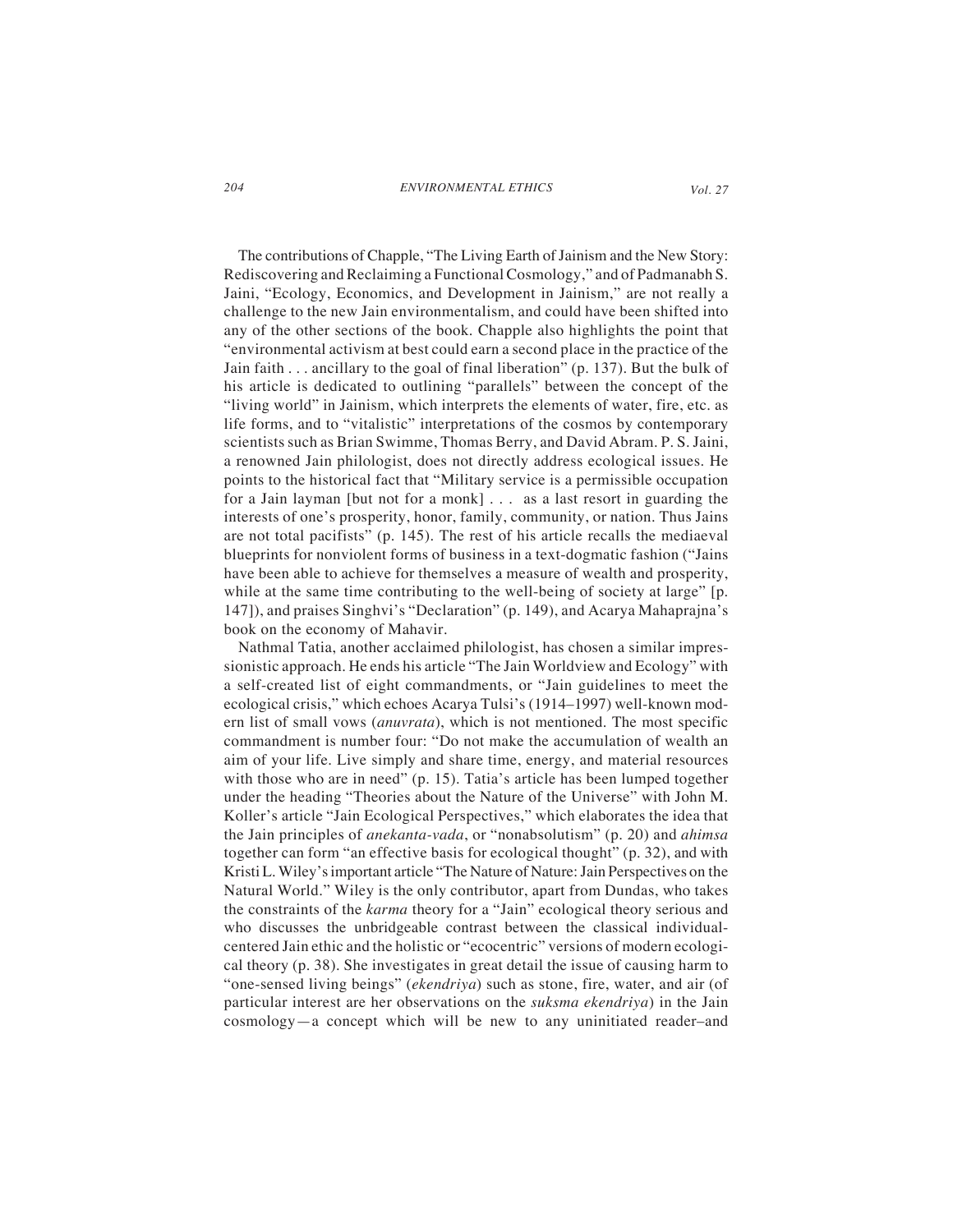concludes: "It is unclear to me how ideas expressed in Jain texts might be used in support of holistic views of environmental ethics. . . . I can see no evidence in Jain texts for the devaluation of individuals within a given class, be it humans or one-sensed beings, in favor of the group or species" (p. 48).

In the concluding article of the volume, "From Liberation to Ecology: Ethical Discourses among Orthodox and Diaspora Jains," Anne Vallely argues that the emergence of "Green Jainism" is an "entirely natural and involuntary development within Diaspora Jainism "as it takes root in the sociocultural context of North America" (p. 206), due to a misunderstanding of classical Jainism by the culturally uprooted "nonsectarian" second-generation Jain youth. For classical Jainism, violence against other living beings is in the first place violence against one's own self, i.e., the prospect of being freed from karmic bondage and liberated: "For most Jain youths, however, violence refers principally to harm done to others, and *ahimsa* is primarily about alleviating the suffering of other living beings. . . . This sociocentric understanding of Jain ethics has led young Jains to "extend" the practices of nonviolence to areas [e.g., veganism] into which the first generation (and orthodox Jainism more generally) has not ventured" (p. 205). Vallely constructs an opposition between a "traditional orthodox liberation-centric ethos" and "a sociocentric or "ecological" one" (p. 194) which she associates with immigration, nonsectarianism and interfaith dialogue (no evidence for Christian influence is furnished). However, instances of "sociocentric" interpretations, which can hardly be identified with "ecological" theory as such, can already be found in India in the earliest manifestos of Jain modernism at the end of the nineteenth century, if not earlier. It remains to be seen how prevalent such views really are among Diaspora Jains.

Overall, the contributions in this volume provide sufficient evidence for the argument that traditional Jain attempts to reduce the use of natural resources in order to minimize violence and thus to improve the chances for a better rebirth and ultimate salvation have implications for ecological theory and practice. However, with notable exceptions, most contributors could not resist the temptation to throw in their other favorite pickings from the Jain religious texts for the rainbow coalition of weekend Jains, peaceniks, and advocates of alternative living to create new amalgamations of ideas and sound bites ("conflict resolution," "interfaith dialogue," "pacifism," etc.) which find only a weak resonance in the concerns and practices of the Jain communities (notably in India) itself, which, on the contrary—and this may not be coincidental become more hedonistic and conflict ridden by the day.

An open-minded reader, who is not instantly repelled by the proselytizing tone of many contributions, will nevertheless enjoy a highly engaging book which creatively reflects the present Diaspora Jain discourse on the practice of nonviolence toward all living beings from a perspective of Jain modernism. The main appeal of the volume lies in the paradoxical role reversal, which casts